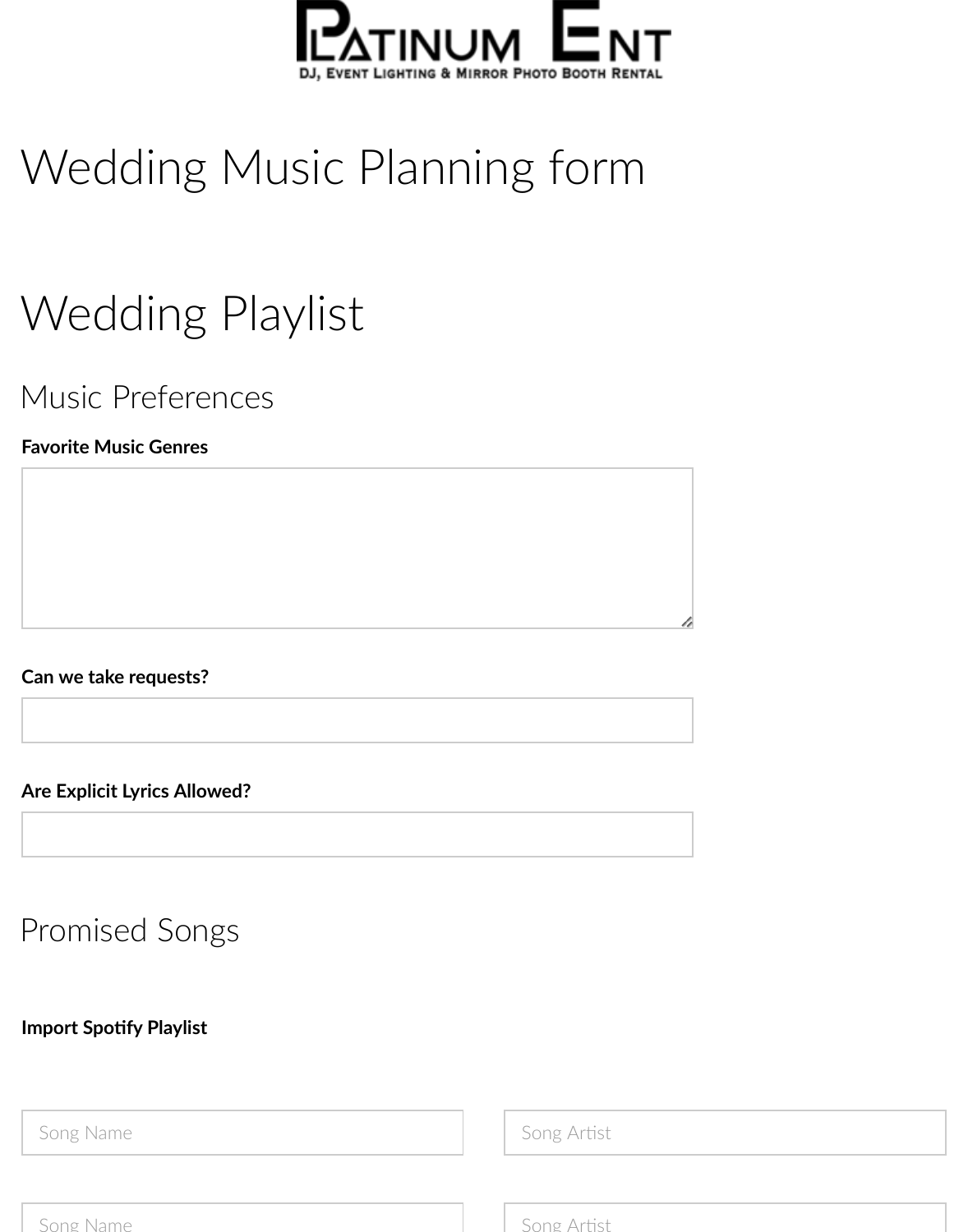| Song Name                      | Song Artist |
|--------------------------------|-------------|
|                                |             |
| Song Name                      | Song Artist |
|                                |             |
| Song Name                      | Song Artist |
|                                |             |
| Song Name                      | Song Artist |
|                                |             |
| Song Name                      | Song Artist |
|                                |             |
| Song Name                      | Song Artist |
|                                |             |
| Song Name                      | Song Artist |
|                                |             |
| Song Name                      | Song Artist |
|                                |             |
| Do Not Play                    |             |
|                                |             |
| <b>Import Spotify Playlist</b> |             |
|                                |             |
| Song Name                      | Song Artist |
|                                |             |
| Song Name                      | Song Artist |
|                                |             |

Song Name Song Artist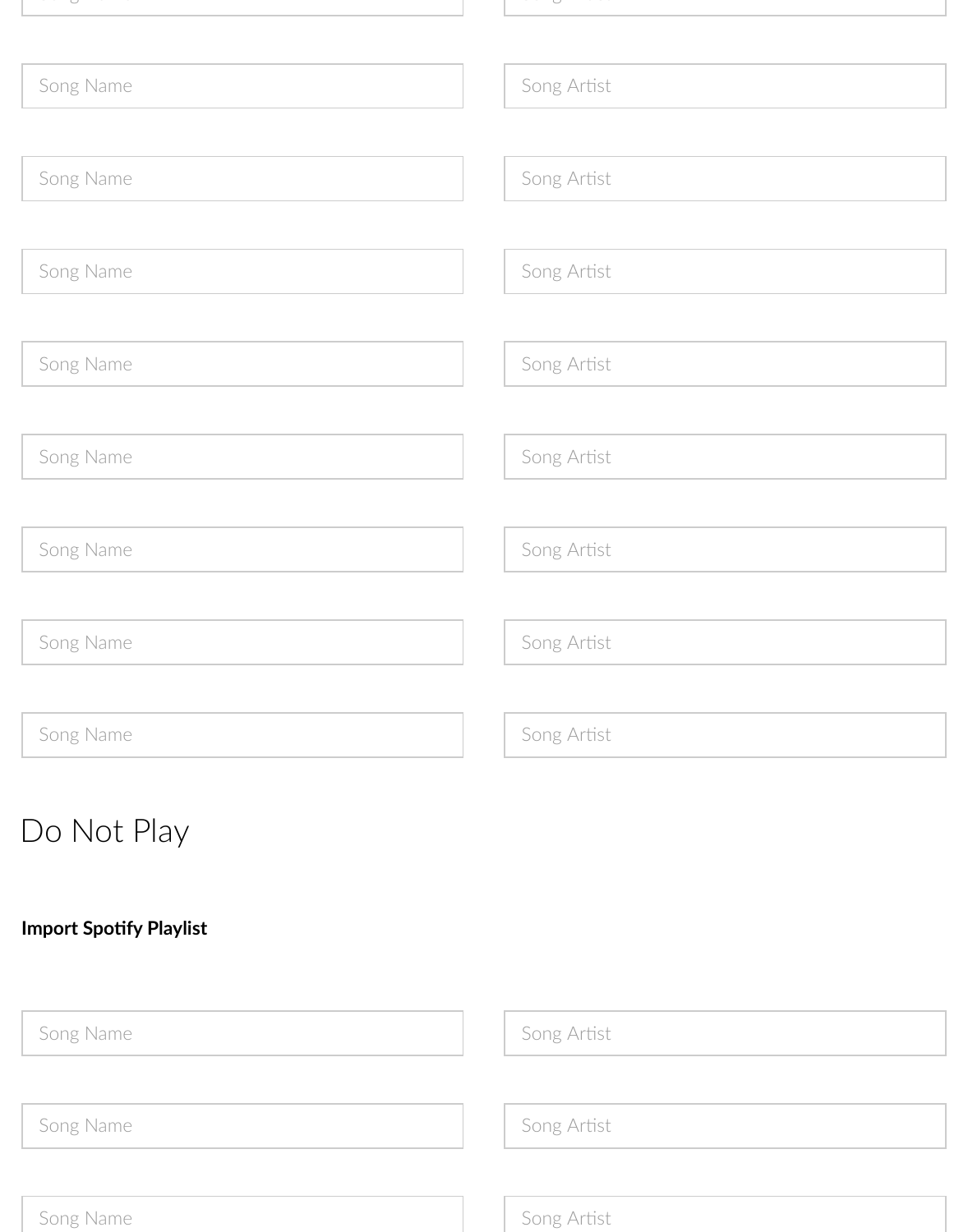| Song Name                                   |             | Song Artist |              |
|---------------------------------------------|-------------|-------------|--------------|
|                                             |             |             |              |
| Song Name                                   |             | Song Artist |              |
|                                             |             |             |              |
| Ceremony                                    |             |             |              |
|                                             |             |             |              |
| <b>Prelude Spotify Playlist</b>             |             |             |              |
| <b>Prelude</b>                              |             |             |              |
| Song Name                                   | Song Artist |             | When to Play |
| Soft background music prior to the ceremony |             |             |              |
| <b>Prelude</b>                              |             |             |              |
| Song Name                                   | Song Artist |             | When to Play |
| Soft background music prior to the ceremony |             |             |              |
| <b>Prelude</b>                              |             |             |              |
| Song Name                                   | Song Artist |             | When to Play |
| Soft background music prior to the ceremony |             |             |              |
| <b>Prelude</b>                              |             |             |              |
| Song Name                                   | Song Artist |             | When to Play |
| Soft background music prior to the ceremony |             |             |              |
| <b>Prelude</b>                              |             |             |              |
| Song Name                                   | Song Artist |             | When to Play |
| Soft background music prior to the ceremony |             |             |              |
| <b>Groom Entrance</b>                       |             |             |              |
| Song Name                                   | Song Artist |             | When to Play |

Played while the groom walks down the aisle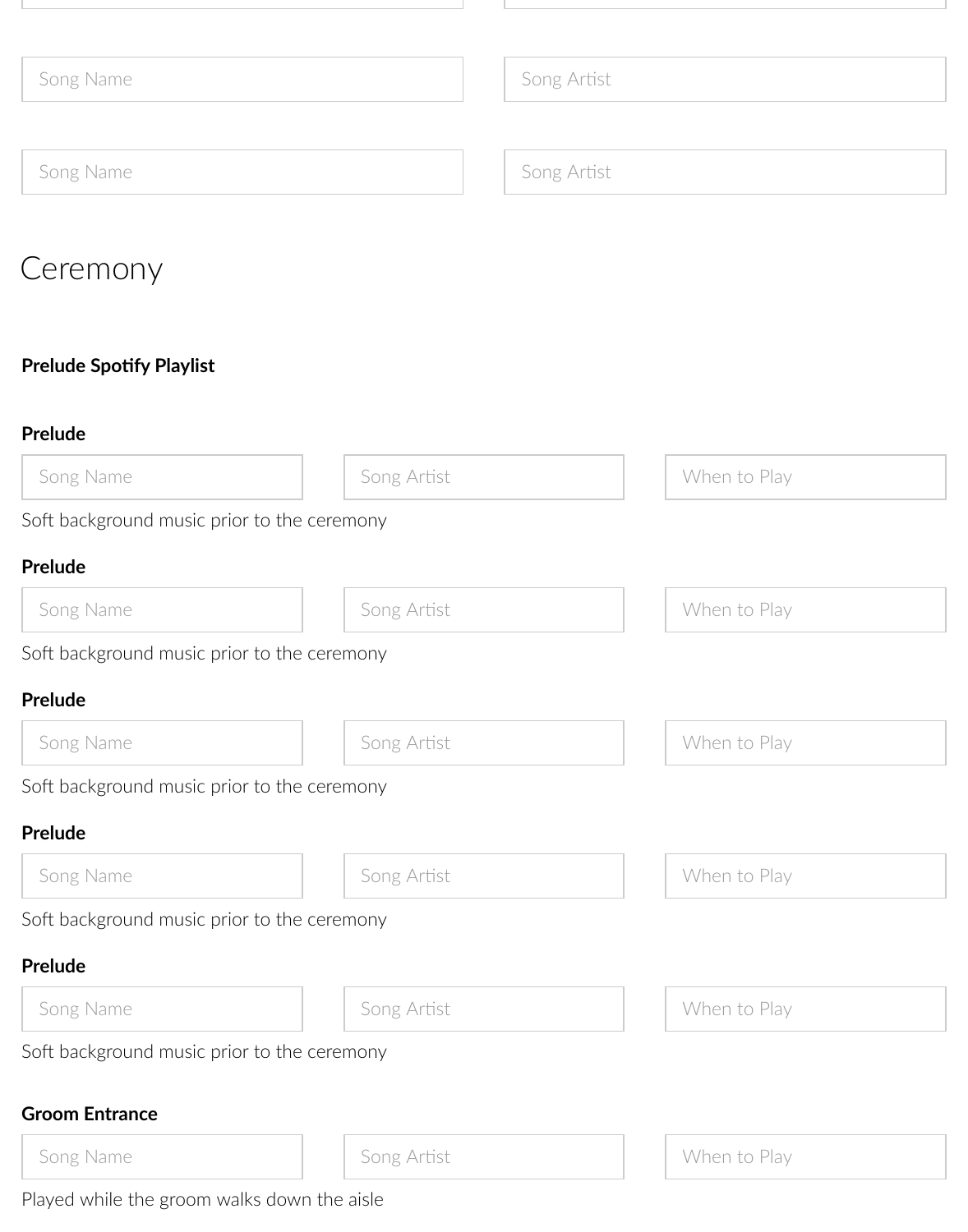### **Processional**

| Song Name                                          | Song Artist | When to Play |
|----------------------------------------------------|-------------|--------------|
| Played as the bridal party walks down the aisle    |             |              |
| <b>Bride Entrance</b>                              |             |              |
| Song Name                                          | Song Artist | When to Play |
| Played while the bride walks down the aisle        |             |              |
| <b>Interlude</b>                                   |             |              |
| Song Name                                          | Song Artist | When to Play |
| Unity candle, sand pouring, or other special music |             |              |
| <b>Recessional</b>                                 |             |              |
| Song Name                                          | Song Artist | When to Play |
| Played as the newlyweds leave the ceremony         |             |              |
| <b>Custom Song</b>                                 |             |              |
| Description of Ritual or Tradition                 |             |              |
| Song Name                                          | Song Artist | When to Play |
| <b>Custom Song</b>                                 |             |              |
| Description of Ritual or Tradition                 |             |              |
| Song Name                                          | Song Artist | When to Play |
| <b>Custom Song</b>                                 |             |              |
| Description of Ritual or Tradition                 |             |              |
| Song Name                                          | Song Artist | When to Play |

# Cocktail Hour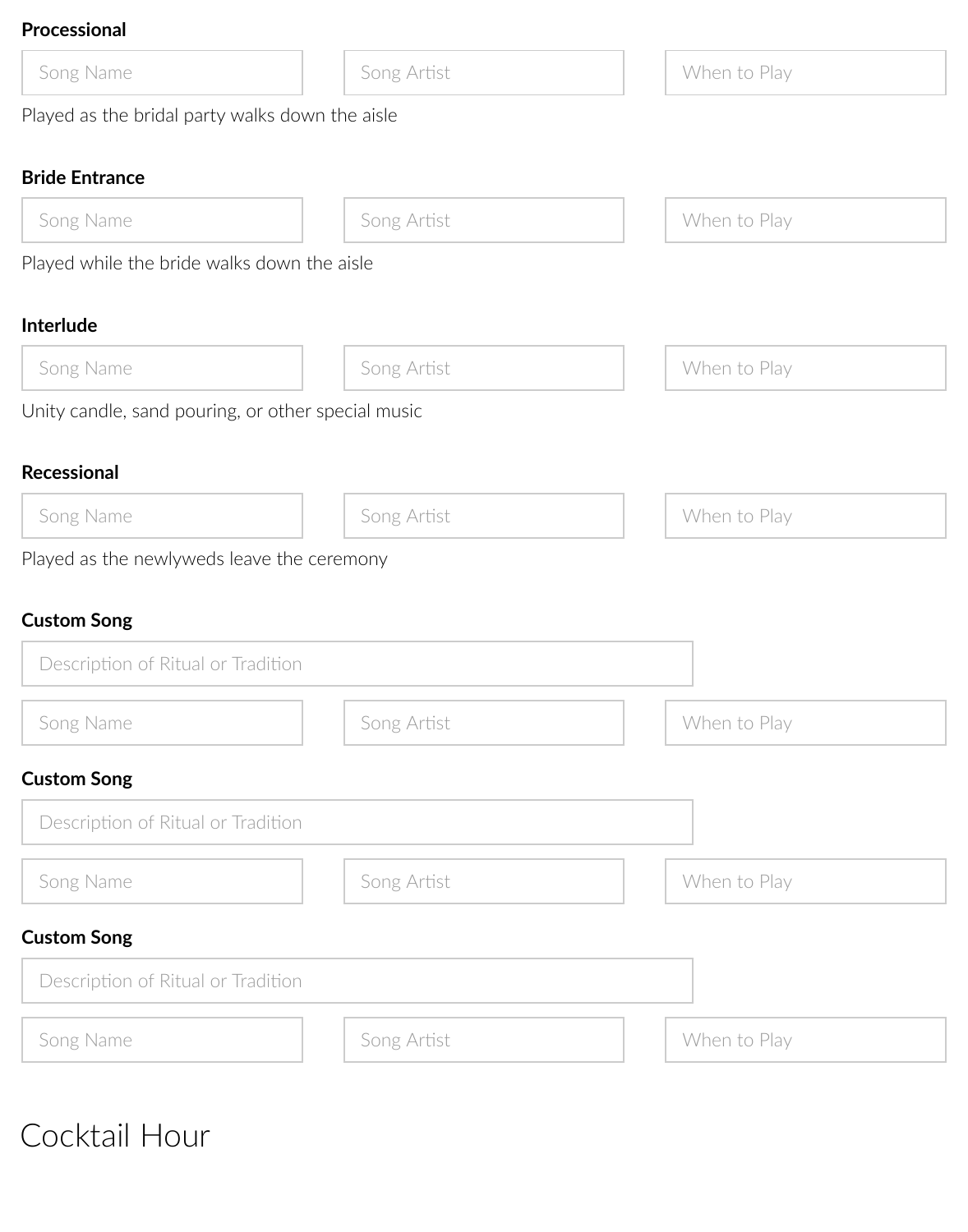# Cocktail Hour

### **Cocktail Spotify Playlist**

- **Songwriter/Soft Rock (Jack Johnson, Michael Bubble, Jason Mraz, etc)**
- **Jazz (Frank Sinatra, Nat King Cole, Dean Martin, etc)**
- DJ Choice (A wide variety of uptempo, fun cocktail music. All time favorites and some modern new hits)

Other

Notes about your cocktail hour preferences

## Reception

### **General Information**

Dj Attire **Number Of Guest** Number Of Guest

# Bridal Party

Name of Bridal Party Member

Name of Bridal Party Member

Name of Bridal Party Member

Name of Bridal Party Member

Name of Bridal Party Member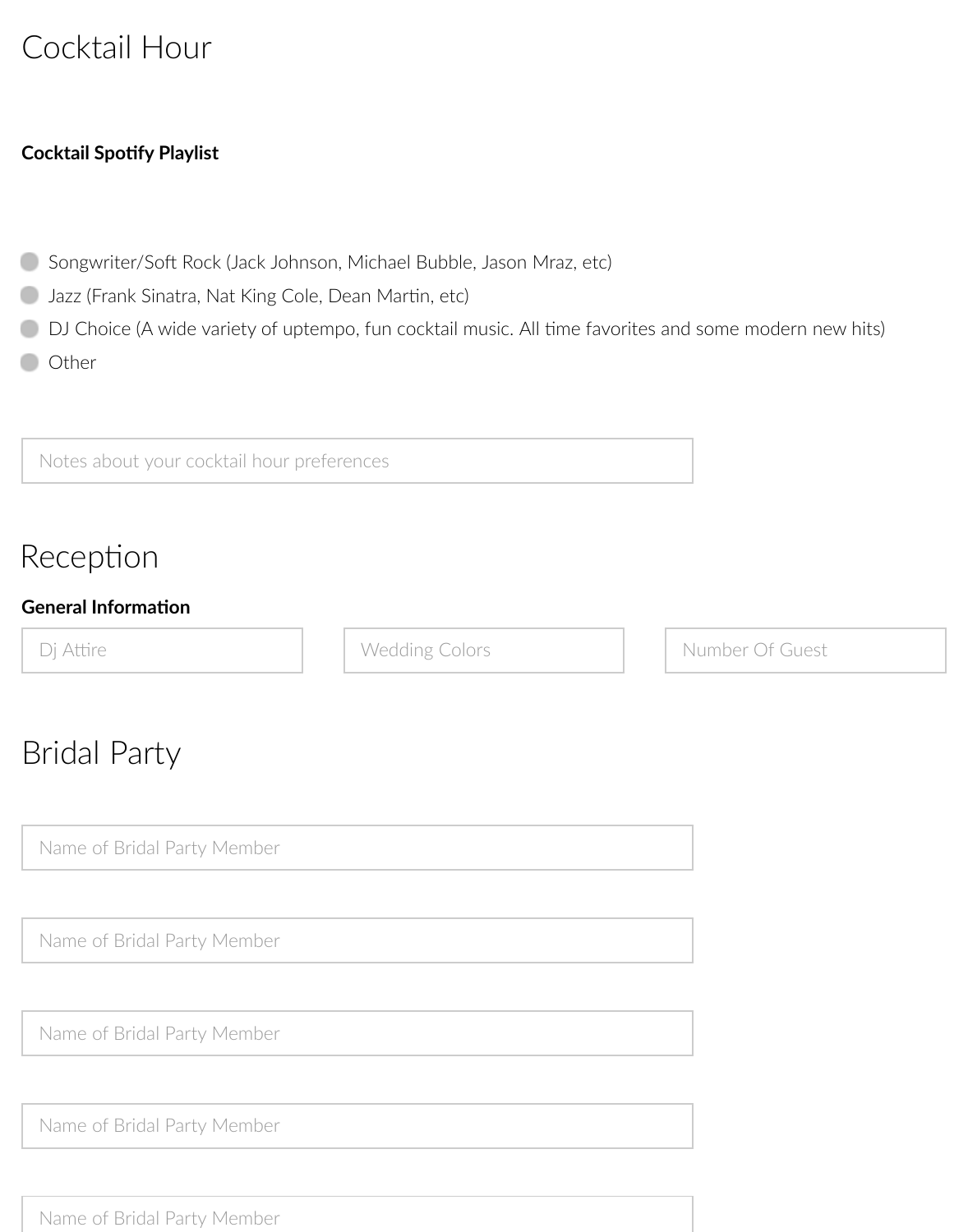Name of Bridal Party Member

Name of Bridal Party Member

Name of Bridal Party Member

### Reception

### **Grand Entrance**

Song Name Song Artist Song Artist Song Artist Song Name Song Name Song Artist

Here's the part where the bride and groom make their grand entrance

### **First Dance**

| Song Name | – Song Artist | When to Play |
|-----------|---------------|--------------|
|           |               |              |

Step out onto the floor and into the spotlight

#### **Father/Daughter**

Song Name Song Artist Name Song Artist Name Song Artist Song Artist Name Song Artist

A special dance amongst the bride and her father

### **Mother/Son**

Song Name Song Artist Song Artist Song Artist Song Name Song Name Song Artist

A special song for the groom and his mother

### **Anniversary**

Song Name Song Artist Song Artist Song Artist Song Name Song Name Song Artist

A special song for your parents and married couples

### **Dinner Service**

Song Name Song Artist Name Song Artist Name Song Artist Song Artist Name Song Artist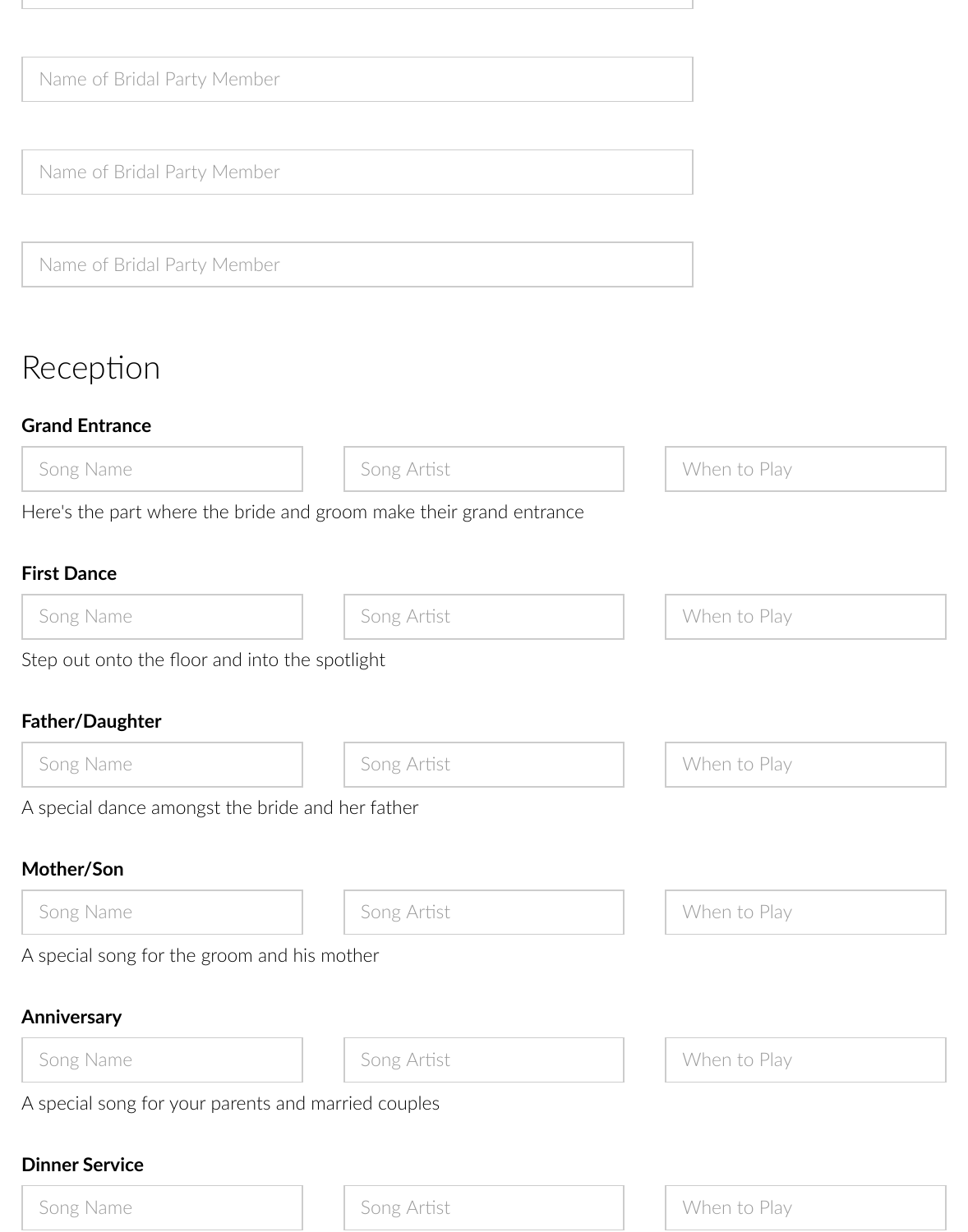### **Toast**

| Song Name                                                | Song Artist                                                    | When to Play |
|----------------------------------------------------------|----------------------------------------------------------------|--------------|
| Speech from the Best Man, Maid of Honor, Parents         |                                                                |              |
| <b>Bouquet Toss</b>                                      |                                                                |              |
| Song Name                                                | Song Artist                                                    | When to Play |
| Calling all single ladies, time for the Bouquet Toss!    |                                                                |              |
| <b>Garter Removal</b>                                    |                                                                |              |
| Song Name                                                | Song Artist                                                    | When to Play |
|                                                          | Remove that garter and throw it to a crowd of single gentleman |              |
| <b>Cake Cutting</b>                                      |                                                                |              |
| Song Name                                                | Song Artist                                                    | When to Play |
| About one hour before the conclusion of the reception    |                                                                |              |
| <b>Last Dance</b>                                        |                                                                |              |
| Song Name                                                | Song Artist                                                    | When to Play |
| Choose a dance song that will leave a lasting impression |                                                                |              |
| <b>Custom Song</b>                                       |                                                                |              |
| Description of Ritual or Tradition                       |                                                                |              |
| Song Name                                                | Song Artist                                                    | When to Play |
| <b>Custom Song</b>                                       |                                                                |              |
| Description of Ritual or Tradition                       |                                                                |              |
| Song Name                                                | Song Artist                                                    | When to Play |
| <b>Custom Song</b>                                       |                                                                |              |
| Description of Ritual or Tradition                       |                                                                |              |

 $Sone Nense$   $\downarrow$   $Sone Nstate$   $\downarrow$   $Nlene$   $\downarrow$   $Nlene$